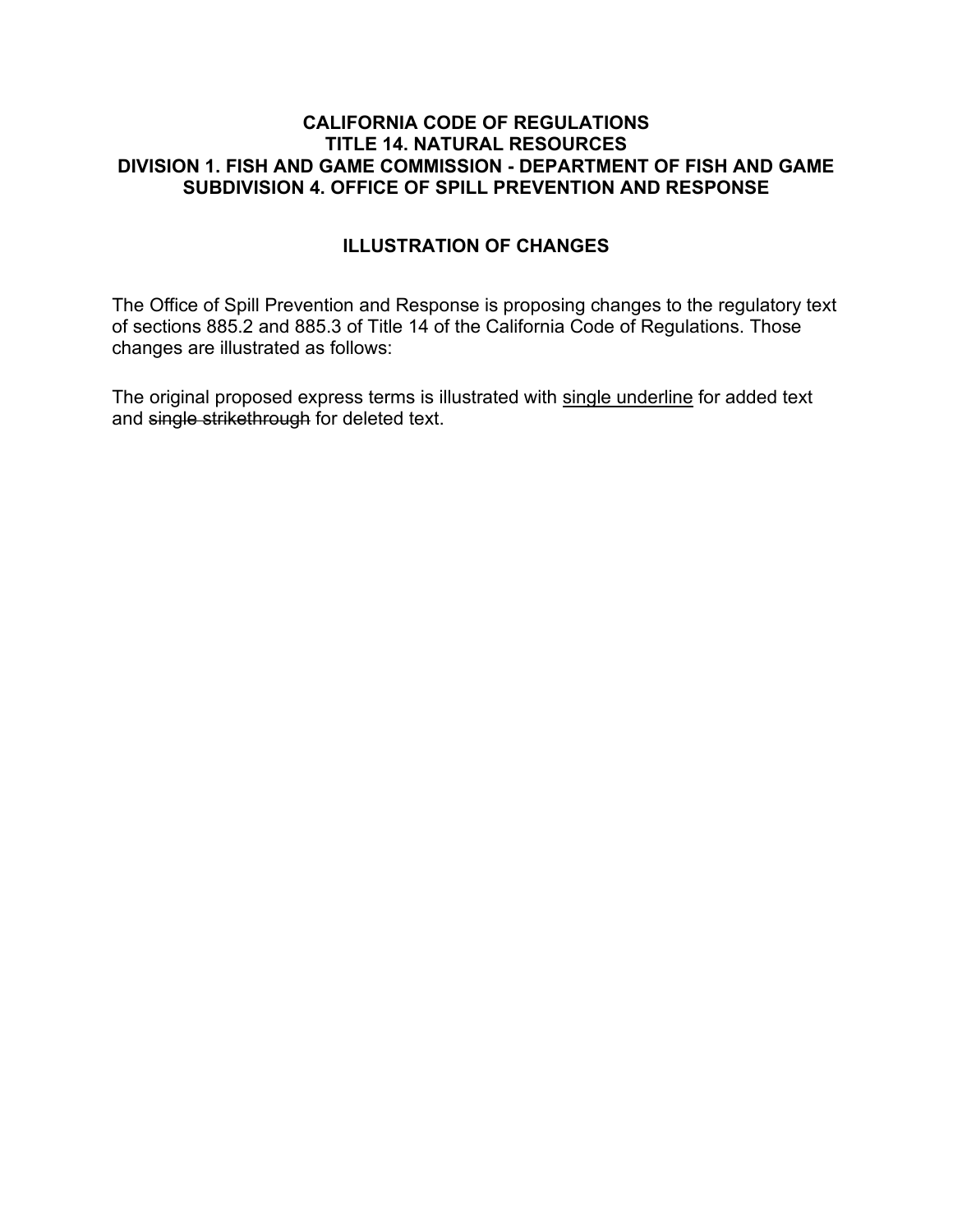### **CALIFORNIA CODE OF REGULATIONS TITLE 14. NATURAL RESOURCES DIVISION 1. FISH AND GAME COMMISSION - DEPARTMENT OF FISH AND GAME SUBDIVISION 4. OFFICE OF SPILL PREVENTION AND RESPONSE CHAPTER 8. RESPONSE TECHNOLOGY SUBCHAPTER 1. LICENSING AND USE OF OIL SPILL CLEANUP AGENTS ARTICLE 2. LICENSING OIL SPILL CLEANUP AGENTS**

#### **§ 885.2. Exemption, License and Renewal Applications and Fees.**

(a) Exemption Petition, (form #1958, as found in the Guidance Document):

(1) a manufacturer must petition for an exemption to the licensing process for any product that might be used in response to an oil spill that could be considered exempt under section 885.1.

(A) the following materials will automatically be considered exempt, though the manufacturer must still submit an exemption request form in order to establish the product as available for use in California;

1. cellulose fibers, other than peat moss or products derived from peat moss,

- 2. vermiculite or zeolite,
- 3. polypropolene,
- 4. polyethylene,
- 5. polyurethane,
- 6. polyester.

(2) the request for exemption must be submitted using the Petition for Exemption, form #1958. This form shall be available from the Administrator upon request.

(3) a petition for exemption shall be accompanied by a filing fee, as follows:

(A) \$100 for a petition for an inert agent such as those listed in subsection 885.2(a)(1)(A) above;

(B) \$250 for a petition for any other type of agent.

(C) The fee shall be used to cover costs incurred by the Administrator in processing the application.

(D) The fee shall be counted toward the cost of the license application if the exemption request is denied.

(4) Review process:

(A) within 14 days of receipt, the Administrator will issue a letter of acknowledgment notifying the applicant that the petition has been received;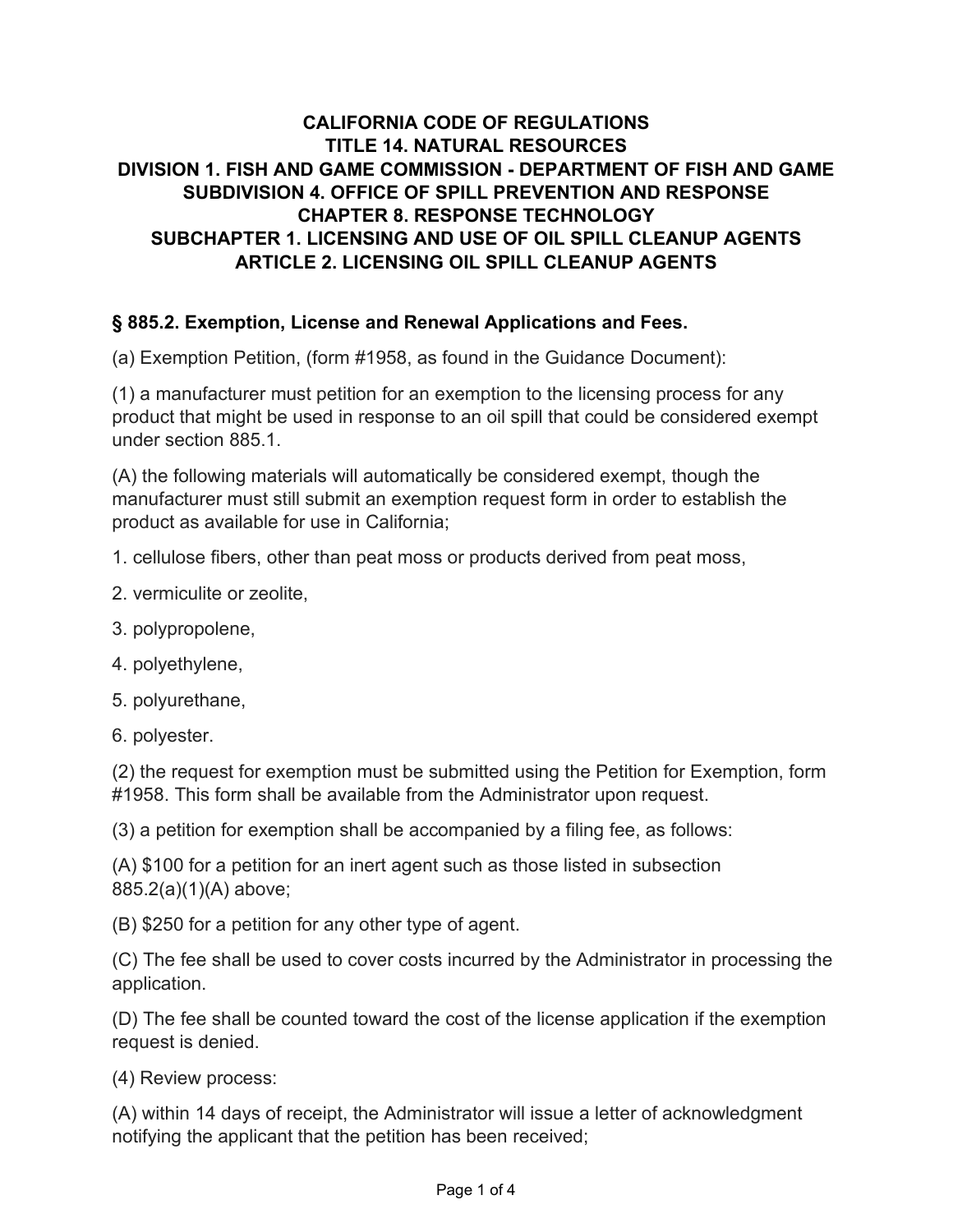(B) within 30 days of submittal, the applicant will be notified in writing if the petition is not complete, and will be informed of any additional information required. The petition will not be considered complete until all additional information has been submitted;

(C) the Administrator shall approve or deny the exemption request within 60 days of receiving a complete petition;

1. the exemption shall be approved if the manufacturer can demonstrate that the OSCA is not toxic and does not pose a hazard to the aquatic environment;

2. the applicant shall be notified in writing of the Administrator's determination and the reasons for the decision.

(b) License Application, (form #1959 as found in the Guidance Document):

(1) the applicant shall apply for a license for an OSCA using a License Application, form #1959. This form shall be available from the Administrator upon request.

(2) the license shall be valid for a period not to exceed 5 years, and must be renewed prior to the expiration date if the manufacturer wants to continue to have the agent considered available for use during an oil spill.

(3) each application for a license shall be accompanied by a filing fee of one thousand dollars (\$1000). These fees shall be used to cover the costs incurred by the Administrator in processing the application.

(4) Review process:

(A) within 14 days of receipt, the Administrator will issue a letter of acknowledgment notifying the applicant that the petition has been received;

(B) within 30 days of submittal, the applicant will be notified in writing if the petition is not complete, and will be informed of any additional information required. The petition will not be considered complete until all additional information has been submitted;

(C) the Administrator shall approve or deny the exemption request within 60 days of receiving a complete application;

1. the license shall be approved if the manufacturer can demonstrate the efficacy of the product as an oil spill cleanup agent, and if the product meets all the licensing requirements of this subchapter;

2. the applicant shall be notified in writing of the Administrator's determination and the reasons for the decision.

(c) License Term and Renewal, (form #1967 as found in the Guidance Document):

(1) The term of a license shall not exceed five years. There is no grace period for renewal. An OSCA may not be used after the expiration of the license.

(2) The manufacturer must apply for renewal of the license using the License Renewal Form #1967. The renewal forms shall be available from the Administrator upon request;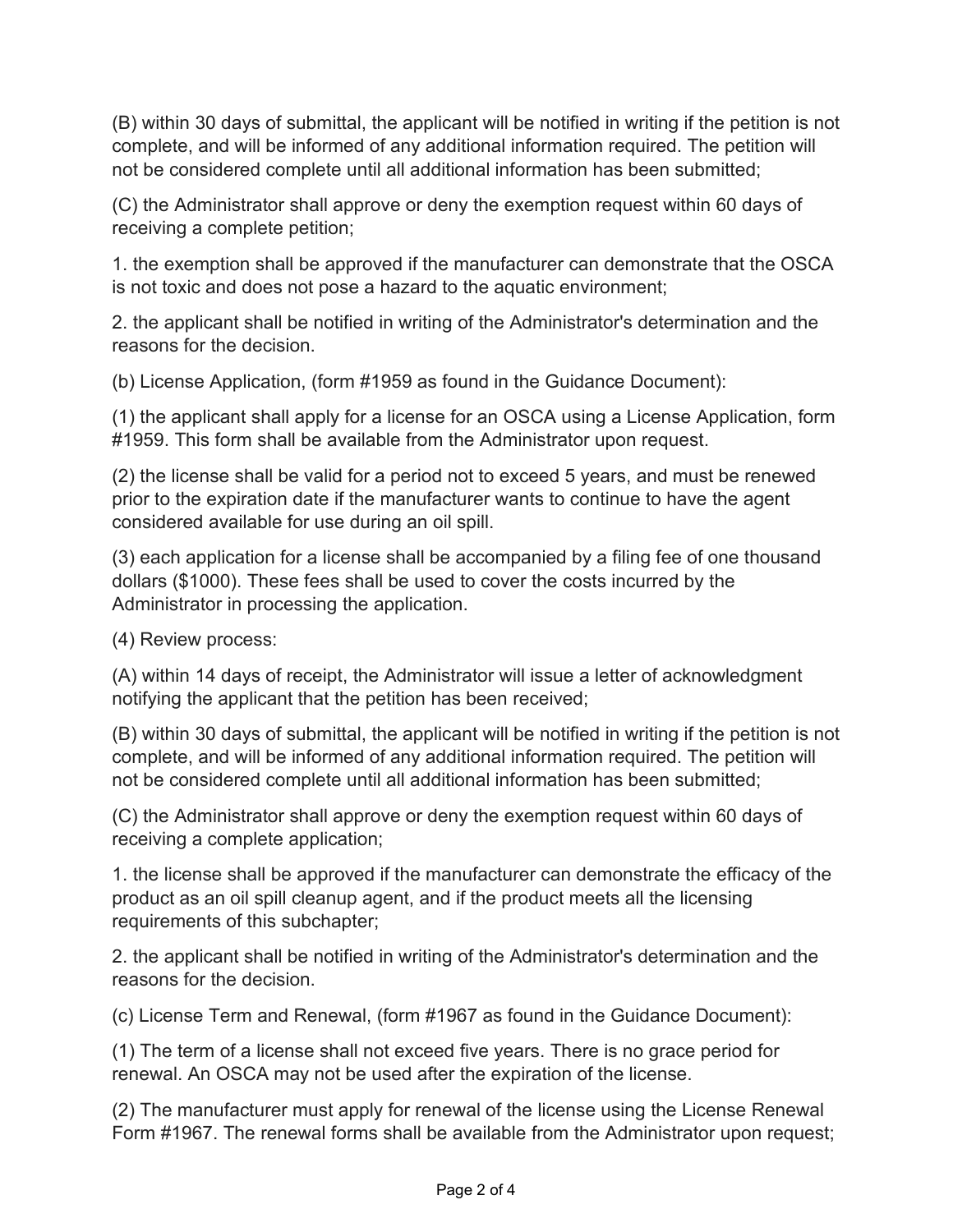(3) Each application for renewal shall be accompanied by a filing fee of \$100. This fee shall be used to cover costs incurred by the Administrator in processing the renewal.

(4) Review process:

(A) within 14 days of receipt, the Administrator will issue a letter of acknowledgment notifying the applicant that the renewal application has been received. If the renewal application is not complete, the letter of acknowledgment will include a list of any additional information that may be required. The application will not be considered complete until all additional information has been submitted;

(B) the Administrator shall approve or deny the request for renewal within 30 days of receiving a complete application;

(C) the license shall be renewed if:

1. the license has not previously been revoked for cause; and

2. the product formulations have not changed or, if changed, the modified formulation has been approved by the Administrator; and

3. the applicant submits a complete application and provides sufficient information to establish that the product meets current licensing criteria.

(D) the applicant shall be notified in writing of the Administrator's determination and the reasons for the decision.

# (d) AppealsRequest for Reconsideration.

(1) An applicant may appeal request reconsideration of the Administrator's revocation of a license, or denial of an application for exemption, license or renewal; by following the process described in section 790.5 of chapter 1.

(A) an appeal must be filed in writing within 15 working days of the date the notice of denial was mailed.

(B) the appeal must include the applicant's reason(s) for disputing the Administrator's decision. The applicant may include additional test data or other information regarding the OSCA that could be used by the Administrator to reconsider the initial decision.

(C) the Administrator will respond to an appeal within 30 days of receipt of the applicant's request for reconsideration.

Note: Authority: Section 8670.13.1, Government Code. Reference: Sections 8670.13.1 and 8670.13.2, Government Code.

# **§ 885.3. Revoking a License.**

(a) The Administrator may revoke a license for the following reasons:

(1) the OSCA does not perform as expected when applied to spilled oil;

(2) the formulation of the OSCA is changed;